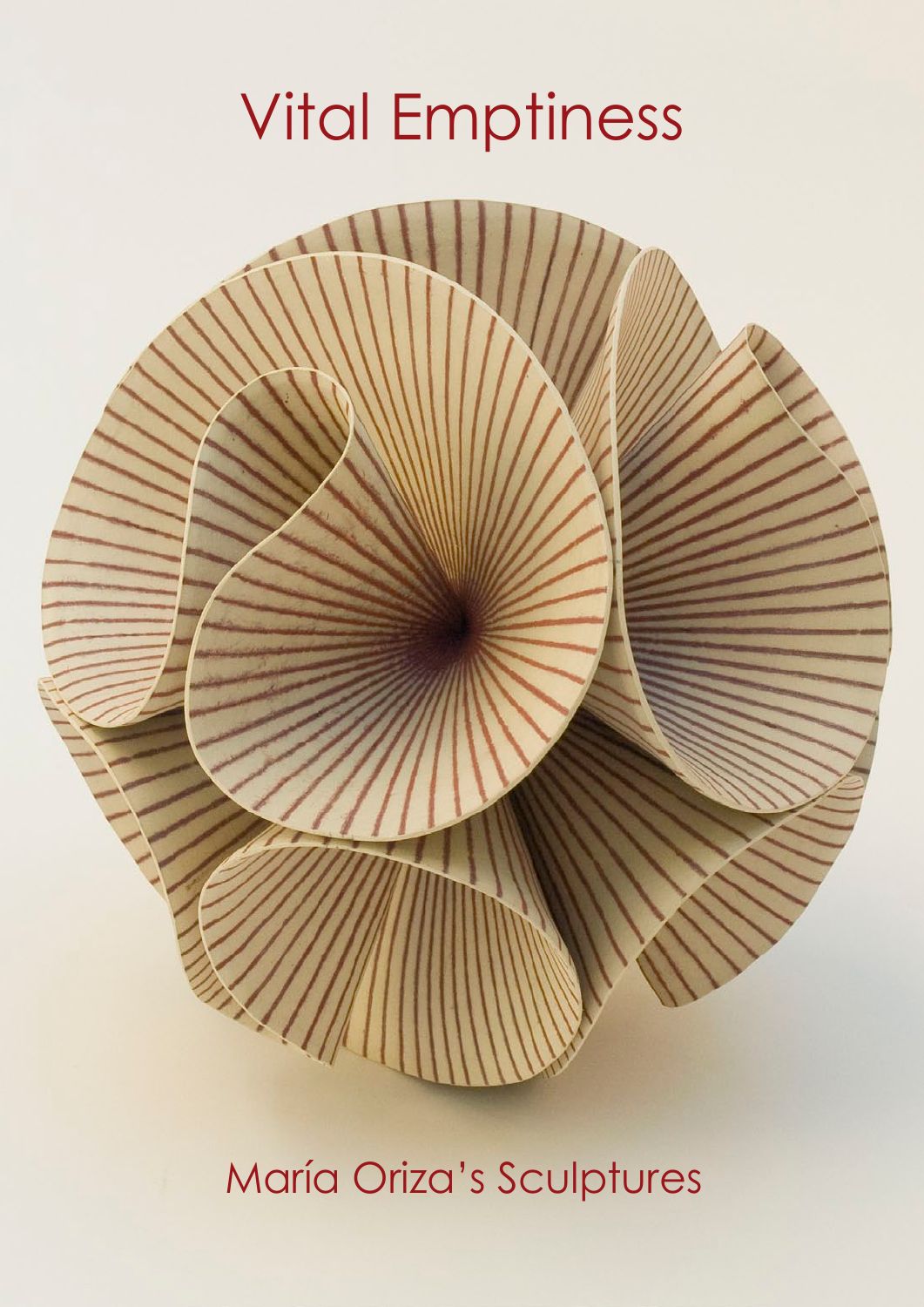

*Previous page: Flor Fractal. Stoneware with red and cobalt oxides. 32 x 32 x 32 cm. Above: Vacío Inagotable. Stoneware with iron oxide. 420 x 20 x 68 cm.*

*Emptiness is wide. Like the bird that spontaneously sings and is identified with the universe*. Chang-tzu

IN THE PRE-MODERN ERA, EVERYTHING ACHIEVED THROUGHOUT fire's tame was enclosed by a magic aura belonging to an alchemist nature. Fire is placed in an honoured position due to his allurement and capacity for terrifying n the pre-modern era, everything achieved throughout fire's tame was enclosed by a magic aura belonging to an alchemist nature. Fire is placed in an honoured (over earth, water and air) in the list of basic elements created by the ancient thinkers to explain universe creation and its order.

For Heraclitus, The Obscure, "All things are an interchange for fire and fire for all things, just like goods for gold and gold for goods."1 These interchanges are carried out within the global cycle of fire, which means the alternation between the disappearance of the whole cosmos blazing to be reborn and created again through fire.

Empedocles is another ancient philosopher who attached great importance to fire in his cosmogony and he believed that each one of the four basic elements have features of eternal and unalterable being, also they are the roots of everything. In addition, he believed cosmic forces of love and strife play as an engine to aggregate or disaggregate these elements.

In the Chinese cosmology the combining action of this love is able to transform multiplicity into a unity, so it is the vital breath caused by the empty space dividing yin and yang. Probably that is the reason why emptiness is so significant in María Oriza's sculptures, since her creative action is rooted in Taoist tradition and its meaning of the emptiness: "a man's heart could be the rule or the mir-

ror of himself and the world, thus breeding emptiness and identifying pivotal emptiness, human beings are placed at the beginning of the images

and shapes. Emptiness captures the rhythm, space and time and it controls the rule of transformation."<sup>2</sup>

A single drop of clay allows one to craft a glass, according to Lao-Tzu, but the empty space makes the glass useful. In Oriza's sculptures, we can appreciate this subtle play between the physical identity of an object with a concrete shape and its true function throughout emptiness: it is not just its 'use', it is to delight with a concrete aesthetic created by the artist. Moreover, this play is an attempt by the artist to understand the world through artistic creation

as well as the emptiness within.

Regarding Eduardo Chillida, Ángel Valente says that enclosing full emptiness "places the artist and us in a point where creation is achieved and in its achievement, what has been created, fades so that the world continues to be possible, that is to say, to perpetuate the possibility of creativity".3

Furthermore, Martin Heiddegger reflected about the meaning of emptiness in Chillidas' works and explains "creating emptiness" is to "create freedom, openness to a settlement and life for a human being".4 This means that understanding of the emptiness is required, not only as an amplified concept of the shapes crafted by Oriza but also as the environment where she acts and expands her creative spirit.

Maybe her work of art *Spline* is the best example of her creative genius as it is perpetuated endlessly throughout the filling of an emptiness defined by a helicoidal ring that reminds a little bit of the one of Möibus, since it is an endless shape rolling up and over itself like twisted yarn, allowing the remaining space to be infinite. In a way, the work of art *Spline* is conceived to serve as metaphor to the physical concept of the endless screw, without running out of substance in the universe sidereal emptiness. *Vacio Inagotable* (endless emptiness) is based on the idea of the endless extent of the universe, not like the application of this magic 'trick' achieved throughout the curl of a screw

> rolling over itself but as the creation of a stage of an endless emptiness whose axis is a linear direction, expanding the creative breath and whose

rhythm is created by a number of rings, crafted regularly spaced as if they were vertebrae.

Obviously, this vertebral structure is an invitation to see inner emptiness as a central axis of creative breathe, whose expansion means adding more rings to the work of art, one after another, endlessly. *Hitos* is composed of a 'vertebral' association. Its structure, however, reminds one of two parallel chains, whose vertical expansion is achieved following a juxtapositioned axis perpendicular to each one of the marrow axes of the links. This work

## *Article by Michel Hubert Lépicouché*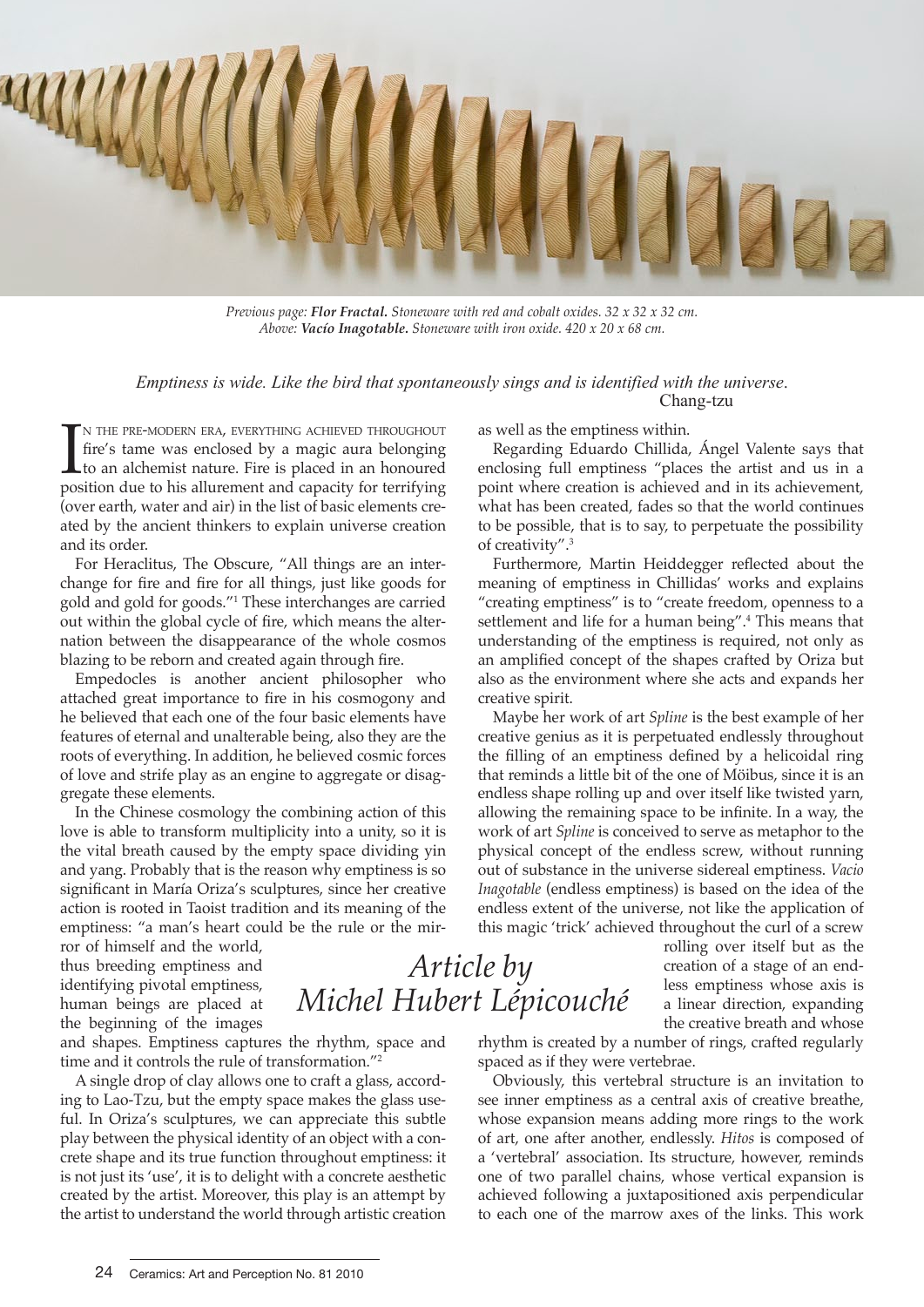

of art should be seen as two chains of inner emptiness, meanwhile they have a dialogue with the empty space that divide the two columns of 'links'. In *Vacío inagotable* (Endless emptiness) this undefined progression is highlighted by the virtual movement of the winding lines drawn inside and outside of the rings, always changing according to the spectator's point of view. The same happens with *Aldaba* (Door knocker). Thus, situated in front of the sculpture, we appreciate just the optic game of the outside lines but if we move slowly towards a side of the work of art, inside lines get in to our visual field until they reach the first position in our visual field.

This optical interference caused by the lines drawn as in *Caza Sueños* (Hunting dreams) also lead us to think about the quality of extension (therefore of the space) that in Bergson words is not "a physical attribute comparable to the others" such as gravity, heat. . . If we assume that we notice space throughout sight and touch, these lines make the spirit speculate with its own forces about this notion "cutting out *a priori* one of the figures to determine *a priori* their properties: the experience, even with the initial contact lost, follow them, despite endless difficulties of the reasoning of its reason".5 Thus it is the same effect caused by zebra's strips in our conscience, somehow, left there a long time after we have seen the herd passed by.

For Rosalind Krauss the appearing of the grid in the work of well-known artists of the beginning of the 20th century shows a contradiction: on one hand, the grid answers a need of 'cooling down' of the ontological value



*Aldaba. Stoneware with iron oxide. 47 x 16 x 68 cm. Contenedor de Sonidos. Stoneware with iron oxide. 40 x 26 x 72 cm.*

of art, getting away from any transcendental project, placing it instead as an exercise of pure objectivity applied to the physical dimension of the piece of work, that is to say to emphasize full autonomy of art. On the other hand, a grid could mean a return to the original essence of an art considered – in Schwitters' words, "vital, sublime as divine, unexplainable as life, non defined and endless".<sup>6</sup> Grid in Oriza's works of art might share completely this reasoning with Schwitters, far from materialism. Nevertheless, we should look for its true meaning among the thinkers Gilles Deleuze and Félix Guattari. To these two philosophers the strips contribute to aid to "translate flat space", "to tame, to over codify, to neutralize" and moreover to give the space a meaning to be propagated, extensive, refracted, renovated, pushed. Without these qualities the work will end up dying away: "like a mask that not only allows the work to breathe through but also to achieve a general form of expression."7

These two philosophers explain that "the major science (in this case the art to craft significant shapes of clay) has a perpetual need of an inspiration that comes from minor aspects. This can be constantly verified in nature, since nature 'decorates' with great inspiration in birds' feathers, fish's scales or the structure's caprice of a turtle, which, indeed resembles 'the skin' of *Torre Biónica* (Bionic Tower).

*Máscara* (Mask) leads us to think in a mollusc's shell, with grid ornaments whose scale changes according to the narrowness of its spindle's shape. Thanks to this feature we might see this work of art or *Flor Fractal* (Fractal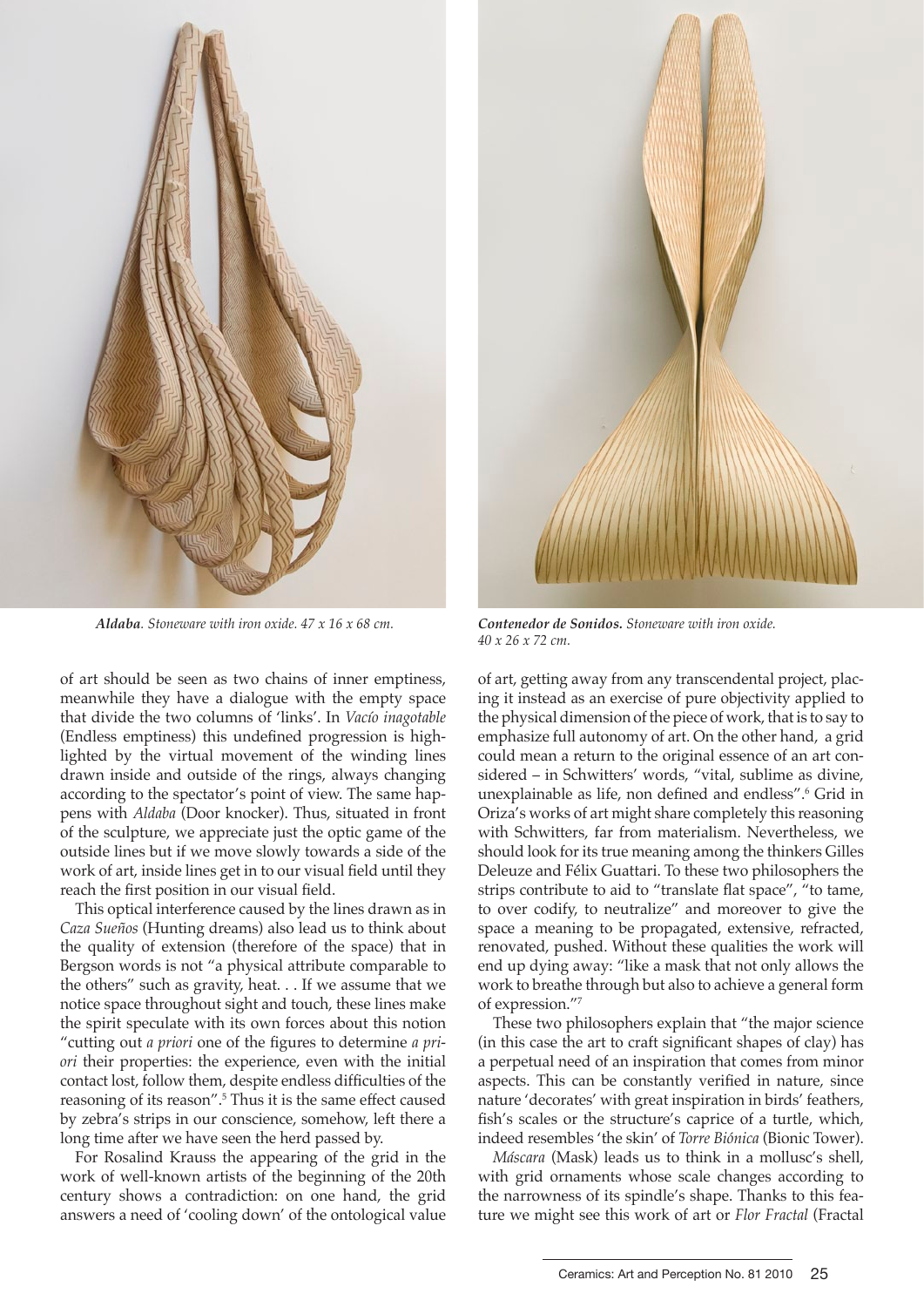



Flower), *Gea* (Gaia), *Eolo* (Aeolus), as the best ones to disclose the secrets that are hidden in strips and grids: the inspiration mentioned by Deleuze and Guattari that it is just the artistic capability of Oriza that adds the dynamics to her shapes through light's capture in its skin.

Of course, this capacity depends at first on the properties of the material used to create the works of art. Wood and glass are at opposite poles in the art of luring light. We shall

remember the famous passage of Maurice Merleau- Ponty where he takes the example of a swimming pool to analyse the sun's magical light game and water and the way it distorts all of the lines creating a grid at the bottom.<sup>8</sup> In Oriza sculptures, distortion does not appear by means of light diffraction while it crosses a watery lens but distortion is caused by an exact curvature of shapes and the fracturing spaces, a result of the changes in directions at each intersection point. The achievement of this hypnotic and dynamic effect is a sample of the refined technique of Oriza's ability to transform the unity of thin walls in flesh-like shapes such as the commissure of the lips as in *Contenedor de Sonidos* (Sounds Container), *Caja de Pandora* (Pandora's box), *Pluma* (Feather) which reveals explicit sexual references.

It is apparent that a name like *Caja de Pandora* is subjugated deliberately in a will to insist in these references, since the libido could be considered as more of a mystery box that unleashes everything good and bad of mankind.



*Top: Pluma. Stoneware with red slip and cobalt oxide. 29 x 65 x 16 cm.*

*Above left: Montaña Artificial. Stoneware with chromium slip and cobalt oxide.*

*Above: Torre Biónica. Stoneware with iron, cobalt and manganese oxides. 35 x 35 x 70 cm.*